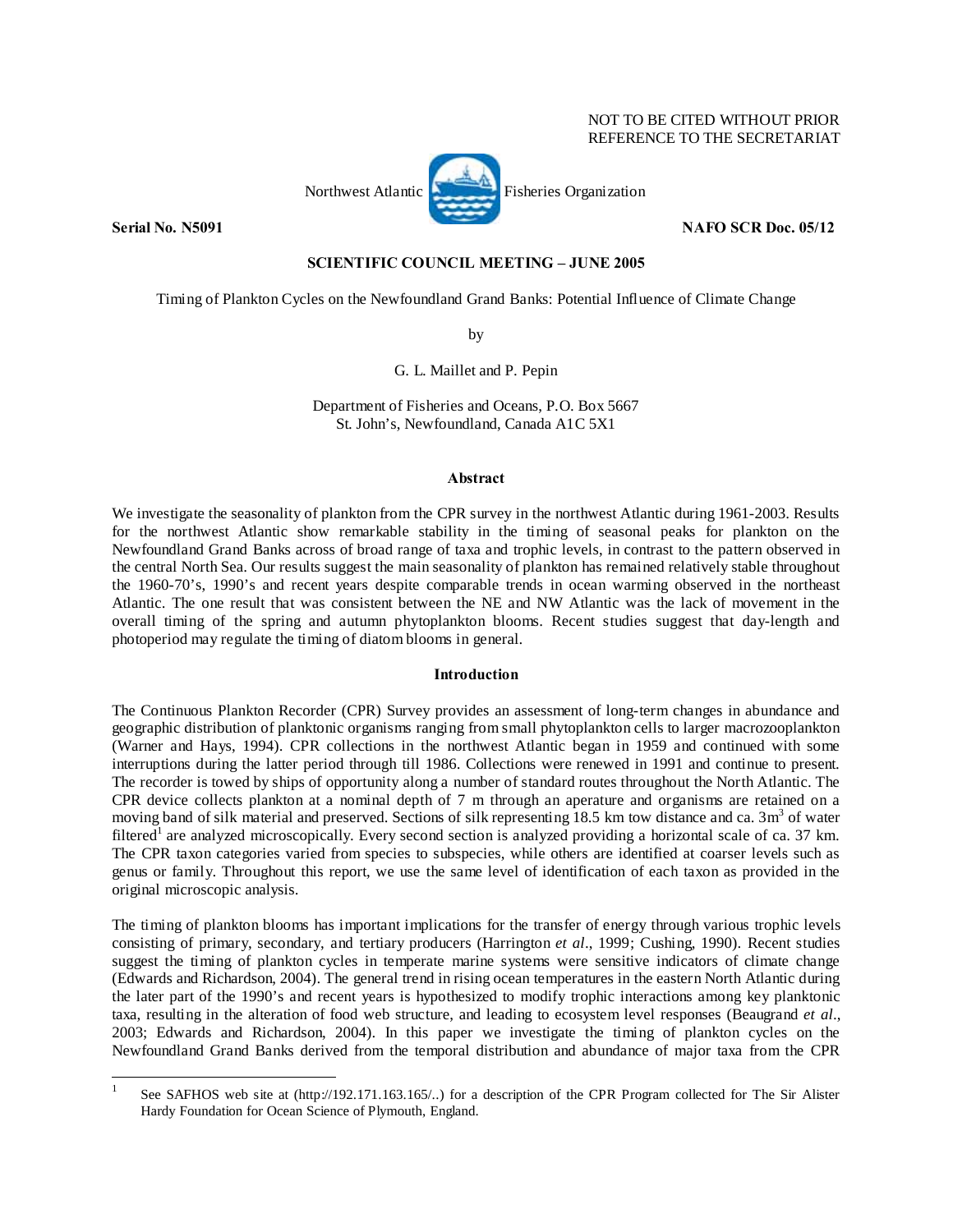survey during 1961-77, and 1991-2003. Our results are compared with the trends recently reported in the central North Sea by Edwards and Richardson (2004) for the period 1958-2002.

### **Methods**

The data analyzed in this report extend from 1961 to 2003 with an intervening gap from 1977 to 1990. The sampling distribution was uneven for both spatial and temporal scales due to the nature of opportunistic sampling with ships of opportunity, variation in shipping routes, and CPR funding (Fig. 1 and 2). The CPR taxa evaluated in this report included the dominant assemblages of phytoplankton, microzooplankton, an important macrozooplankton prey and predator species. We did not differentiate the data based on bathymetry (e.g. shelf versus slope) and included all the data bounded by the NAFO Div. 3L and 3Ps (Fig. 2).

The average seasonal cycle over the period from 1961-77 and 1991-2003 was used to determine the modality of the CPR taxa. In cases where uni-modal peaks occurred, all available monthly data were utilized. In cases where bimodal peaks were detected, we partitioned the data into the first six months and the last six months of the year. We also excluded data from the analysis when more than two consecutive months were missing to reduce bias when calculating the timing of the seasonal peak. The timing of the seasonal peak in abundance throughout the entire growing season was calculated according to the index given by (Edwards and Richardson, 2004):

$$
T = \sum_{i=1}^{12} M \cdot x_m) / (\sum_{i=1}^{12} x_m)
$$

The potential impact of climatic variation and ocean temperatures on the abundance of the CPR taxa were examined. The ocean climate index, the North Atlantic Oscillation (NAO), describing the large-scale atmospheric circulation over the Atlantic, is the difference in winter (Dec.-Feb.) air pressures between the Azores and Iceland. We used the NAO anomaly time series derived for a given year by subtracting by the long-term (1971-2001) climatology (Colbourne, 2004). Ocean temperatures were obtained from Station 27, an inshore coastal region more frequently sampled and representative of much of the Grand Banks Shelf region (Ouellet *et al*., 2003) The temperatures at Station 27 were linearly interpolated for the upper 10m and annual averages calculated during the corresponding CPR time series.

#### **Results**

The seasonality of phytoplankton during the 1960-70's indicated that both the spring and autumn peaks were consistent from year to year, with no overall trend apparent during the first two decades of the CPR time series on the Grand Banks (Fig. 3). The seasonality of dominant copepod taxa during the 1960-70's also showed remarkable consistency from year to year (Fig. 4). Interannual variability in seasonality of CPR copepods, particularly for *Paracalanus-Pseudocalanus* spp., can be high, and may mask any long-term trends. Variability in the seasonality of the macrozooplankton was observed during the early part of the time series. Interannual variability in seasonality of Chaetognatha and Euphausiacea revealed abrupt changes from summer to spring occurrence during the early to mid-1960's (Fig. 5). These two plankton groups also show evidence of a systematic and gradual move back to the summer period during the later part of the time series.

The transition to the 1990's and recent years revealed an apparent increase in the number of dominant CPR taxa across all functional groups examined. The seasonality of phytoplankton during the 1990's and recent years showed little change in the annual timing of peak abundance across the Grand Banks (Fig. 6). This period is also characterized by consistent seasonality in timing of occurrence of CPR copepod taxa (Fig. 7). The seasonality for most of the Macrozooplankton taxa was generally consistent throughout the 1990's and recent years but, the overall trend for Chaetognatha and Limacina indicated a shift in peak abundance toward an earlier bloom (Fig. 8). Overall, the results for the NW Atlantic show remarkable stability in the timing of seasonal peaks for CPR plankton on the Grand Banks in contrast to the pattern observed in the central North Sea (Fig. 9). The majority of the values of the slope over the two time periods of interest (1961-77 and 1991-03) indicated that they were not significantly different from zero ( $P > 0.05$ ; 50 out of total of 57 cases). The CPR taxa showing significant ( $P < 0.05$ ) trends in slope were the *Calanus* stages CI-CIV (juvenile copepodite stages) and CV-CVI (adult stages), *Oithona* spp. (a small ubiquitous copepod on the Grand Banks Shelf), *Chaetognatha* (microzooplankton predators) and *Euphausiacea* (important macrozooplankton prey item for higher trophic levels). In general, the pattern in timing differed for these species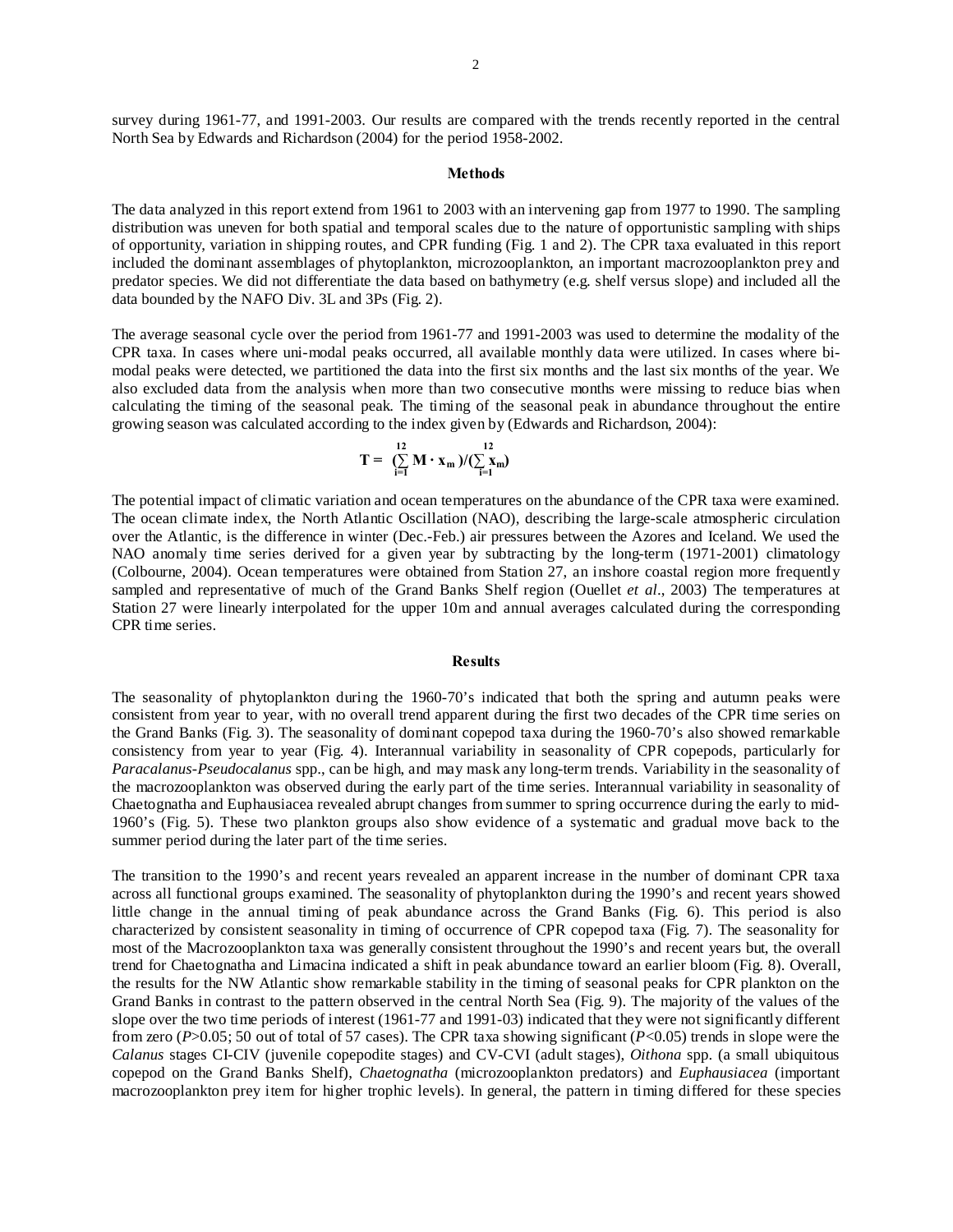during the respective time series, with later occurrence during 1961-77, while a shift to earlier timing was observed during 1991-03 (Table 1).

Variability in ocean conditions have been linked to large-scale atmospheric winter circulation, sea ice conditions, local atmospheric forcing and advection reflected in the North Atlantic Oscillation (NAO). Given the large year-year changes in some of the CPR plankton groups, we explored the relationships between seasonality and the annual NAO anomaly and near-surface temperatures. No strong environmental signals were detected in either the NAO or temperature in relation to the seasonality of plankton on the Grand Banks during the study period (Fig. 10 and 11). Corrleation coefficients and significance levels for the relationship between interannual variation in seasonality of plankton and physical indices substantiated the lack of an environmental signal that could be detected (Table 2).

### **Summary and Conclusions**

- Recent results by Edwards and Richardson from the NE Atlantic indicate significant earlier occurrence in seasonality of many phytoplankton and zooplankton taxa collected during the late spring and summer period as part of the CPR Survey over a 45-year time series (1958-2002).
- Edwards and Richardson indicate that the magnitude of changes in the timing of peak occurrence of plankton in the North Sea are greater than previously reported in terrestrial systems and suggest that temperate marine systems are sensitive indicators of climate change.
- In contrast, we did not observe any trends toward the earlier occurrence in the timing of plankton cycles in the NW Atlantic throughout the 1960-70's, 1990's and recent years.
- One consistent result between the NE and NW Atlantic was the lack of movement in the overall timing of the spring and autumn phytoplankton blooms. Recent studies suggest that day-length and photoperiod may regulate the timing of diatom blooms in general.
- The large shifts in timing of plankton cycles reported in the North Sea have occurred over a relatively narrow range of temperature (approximately 2ºC) during the study period 1958-2002.
- In the NW Atlantic over the same time period, the Newfoundland Shelf has experienced comparable temperature anomalies reaching amplitudes of 2-3ºC above and below the long-term mean.
- Despite these marked fluctuations in water temperatures and salinity on the Newfoundland Shelf over the last 4 decades and similar trends in ocean warming with the NE Atlantic since the late 1990's, no environmental signals could be detected in the seasonality of plankton.

#### **Acknowledgements**

We thank Mary Kennedy at the Bedford Institute of Oceanography in Dartmouth, NS, for her expertise in extracting the CPR data from the NAFO divisions in Subareas 2 and 3 on our behalf. We are grateful for the efforts of Eugene Colbourne, Joe Craig, and Charlie Fitzpatrick for the provision of the NAO Index information and ocean temperature data and the staff at the Northwest Atlantic Fisheries Centre Biological and Physcial Oceanography Section for their acquisition, quality control and archiving of the hydrographic data.

#### **References**

- Beaugrand, G., K.M. Brander, J.A. Lindley, S. Souissi, P.C. Reid. 2003. Plankton effect on cod recruitment in the North Sea. *Nature*, **426**: 661-664.
- Colbourne, E. B. 2004. Decadal changes in the ocean climate in Newfoundland and Labrador waters from the 1950s to the 1990s. *J. Northw. Atl. Fish. Sci*., **34**: 43-61.
- Cushing, D.H. 1990. Plankton production and year-class strength in fish population: an update of the match/mismatch hypothesis. *Adv. Mar. Biol*., **26**: 250-293.
- Edwards, M., A.J. Richardson. 2004. Impact of climate change on marine pelagic phenology and trophic mismatch. *Nature*, **2808**: 1-4.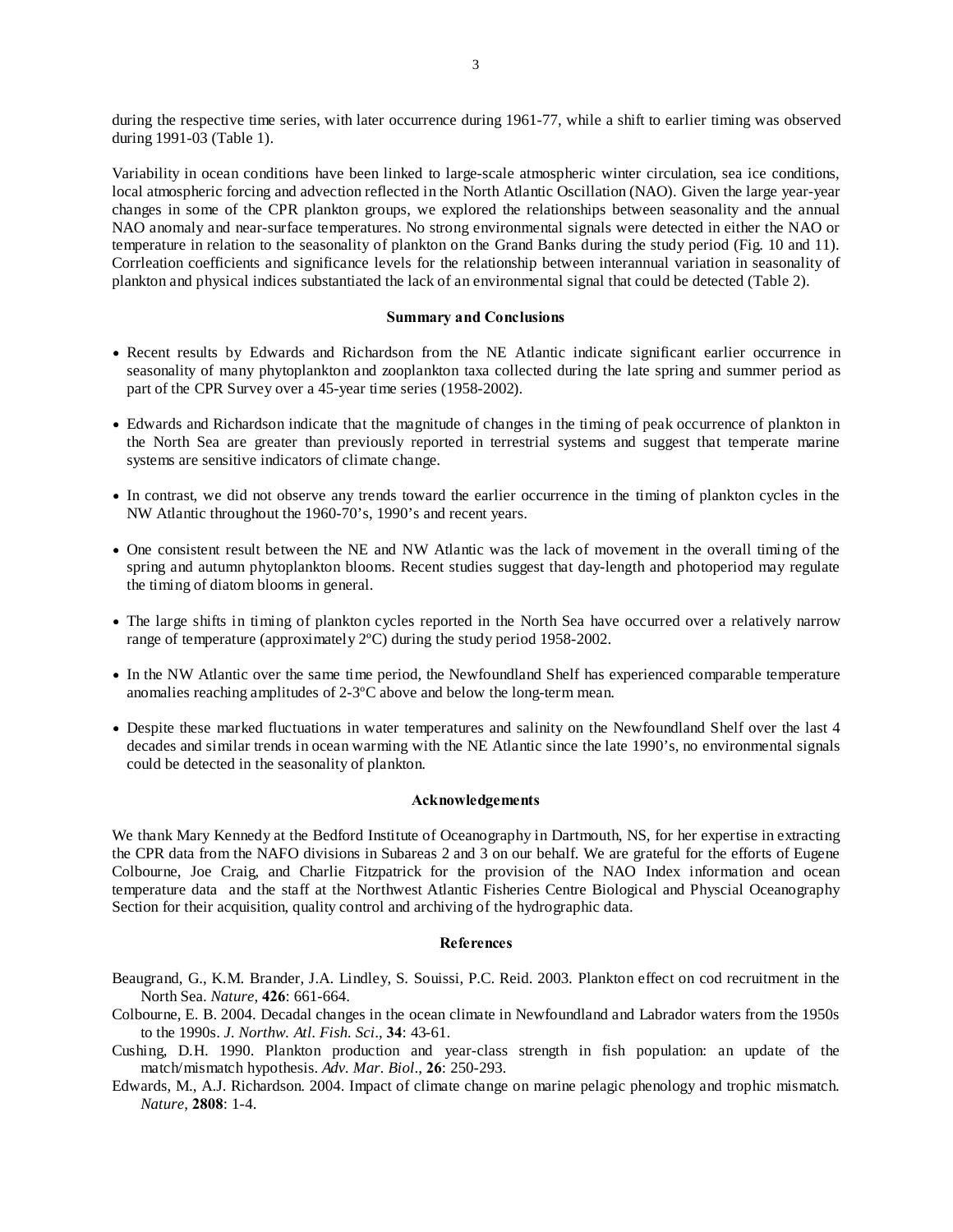- Harrington, R., I. Woiwod, T. Sparks. 1999. Climate change and trophic interactions. *Trends Ecol. Evol*., **14**: 146- 150.
- Ouellet, M,. B. Petrie, J. Chassé. 2003. Temporal and spatial scales of sea-surface temperature variability in Canadian Atlantic waters. *Can. Tech. Rep. Hydrogr. Ocean Sci*., **228**, v + 30 pp.
- Warner, A.J., and G.C. Hays.1994. Sampling by the Continuous Plankton Recorder survey. *Progress in Oceanography*, **34**: 237-256.
- TABLE 1. The Continuous Plankton Recorder (CPR) taxa showing significant (*P*<0.05) trend in seasonality of blooms during the respective time series; 1961-77 and 1991-03. The value for slope (regression coefficient), correlation coefficient  $(r^2)$ , and P-values from linear regression analysis provided.

| <b>CPR</b> Taxa | <b>Time Series</b> | <b>Slope</b> |      | P-Value | <b>Shift</b> |
|-----------------|--------------------|--------------|------|---------|--------------|
| Calanus CI-IV   | 1962-77            | 0.08         | 0.40 | 0.01    | later        |
| Calanus CV-CVI  | 1961-77            | $-0.07$      | 0.22 | 0.04    | earlier      |
| Calanus CV-CVI  | 1991-03            | 0.05         | 0.33 | 0.02    | later        |
| Chaetognatha    | 1991-03            | $-0.20$      | 0.41 | 0.01    | earlier      |
| Euphausiacea    | 1961-72            | 0.16         | 0.32 | 0.04    | later        |
| Euphausiacea    | 1991-03            | $-0.06$      | 0.32 | 0.03    | earlier      |
| Oithona spp.    | 1991-03            | $-0.05$      | 0.27 | 0.04    | earlier      |

Table 2. Relationship between the Continuous Plankton Recorder (CPR) plankton and the annual North Atlantic Oscillation (NAO) anomaly and upper surface temperature respectively. Correlation coefficient  $(r^2)$  and P-values from linear regression analysis provided (NS = not significant at  $P < 0.05$ ).

| <b>CPR</b> Taxa                | r <sup>2</sup>  | P-Value   |
|--------------------------------|-----------------|-----------|
| Phytoplankton                  |                 |           |
| Ceratium arcticum              | $-0.03 / -0.03$ | NS/NS     |
| C. fusus                       | $-0.02 / -0.04$ | NS / NS   |
| $C.$ tripos                    | $-0.19 / -0.05$ | NS/NS     |
| Chaetoceros spp.               | $-0.03 / -0.03$ | NS / NS   |
| Coscinodiscus spp.             | $-0.03/0.40$    | NS / 0.02 |
| Phytoplankton Colour           | $-0.02 / -0.14$ | NS / NS   |
| Rhizosolenia spp.              | $0.10 / -0.08$  | NS / NS   |
| Silicoflagellates              | $-0.05 / -0.05$ | NS / NS   |
| Copepods                       |                 |           |
| Calanus CI-IV                  | 0.17/0.11       | 0.03 / NS |
| C. CV-CVI                      | $-0.02 / -0.02$ | NS/NS     |
| C. finmarchicus                | $-0.02 / -0.02$ | NS/NS     |
| $\overline{M}$ etrida spp.     | $-0.04 / -0.06$ | NS / NS   |
| Nauplii                        | $-0.05 / -0.04$ | NS / NS   |
| Oithona spp.                   | 0.03 / 0.09     | NS / NS   |
| Paracalanus/Pseudocalanus spp. | $0.10 / -0.03$  | NS / NS   |
| Paraelongatus spp.             | $-0.02 / -0.02$ | NS / NS   |
| Temora longicornis             | $-0.03 / -0.07$ | NS / NS   |
| Macrozooplankton               |                 |           |
| Chaetognatha                   | $-0.03 / 0.05$  | NS/NS     |
| Euphausiacea                   | $0.19 / -0.03$  | 0.02 / NS |
| Hyperiidea                     | 0.08 / 0.00     | NS / NS   |
| Larvacea                       | 0.06 / 0.05     | NS / NS   |
| Limacina spp.                  | $-0.07 / -0.07$ | NS / NS   |
| Parafavella spp.               | $-0.15 / -0.09$ | NS/NS     |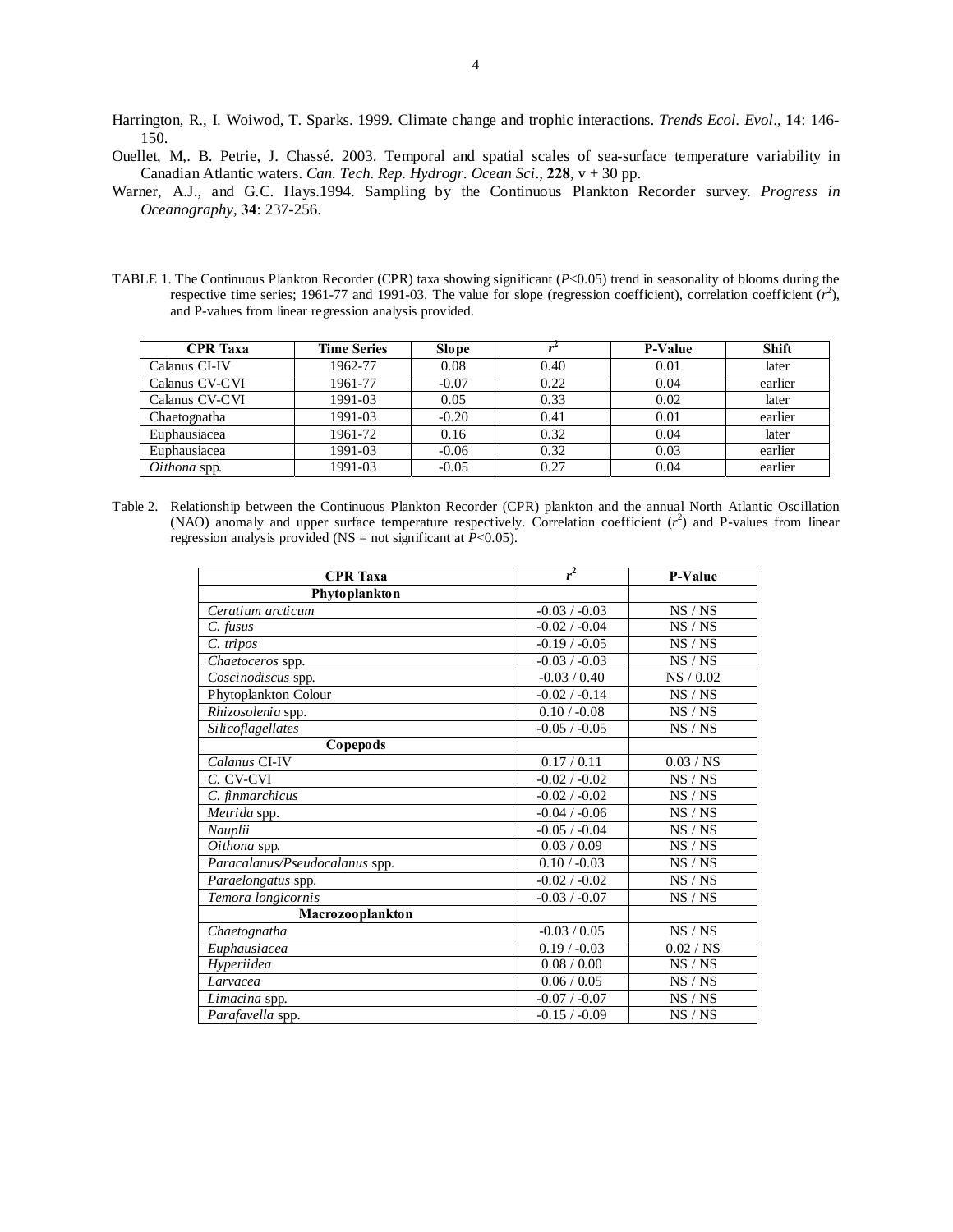

Fig. 1. Overlay of Continuous Plankton Recorder (CPR) stations within NAFO Div. 3L and 3Ps (Newfoundland Grand Banks) during 1961-2003. Note the main commercial shipping lanes across NAFO Divisions 3L and 3Ps.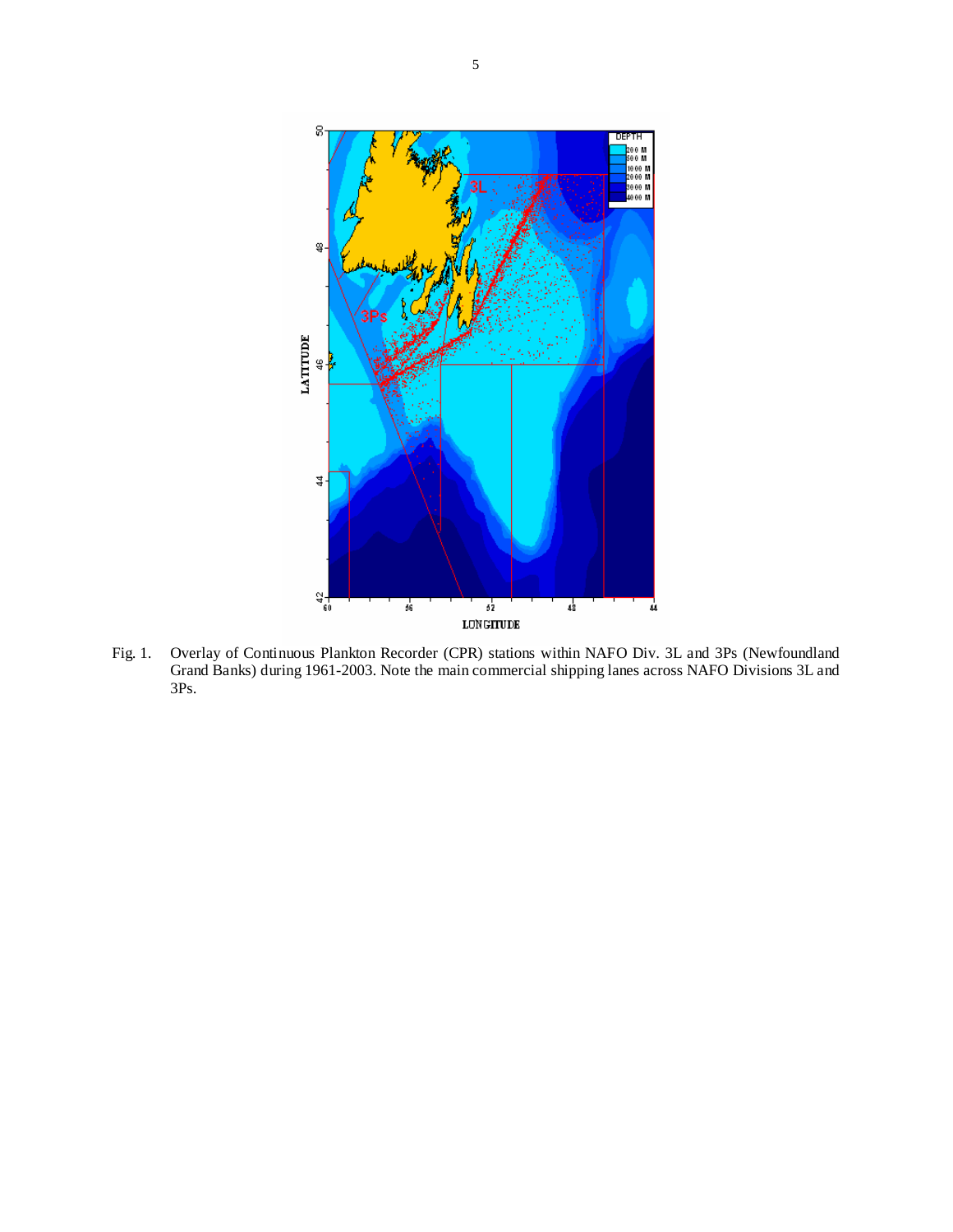

Fig. 2. Temporal coverage of Continuous Plankton Recorder (CPR) stations in NAFO Div. 3L and 3Ps (Newfoundland Grand Banks) during 1961-2003. Note the small monthly data gaps evident during time series and data void between 1978 and 1990.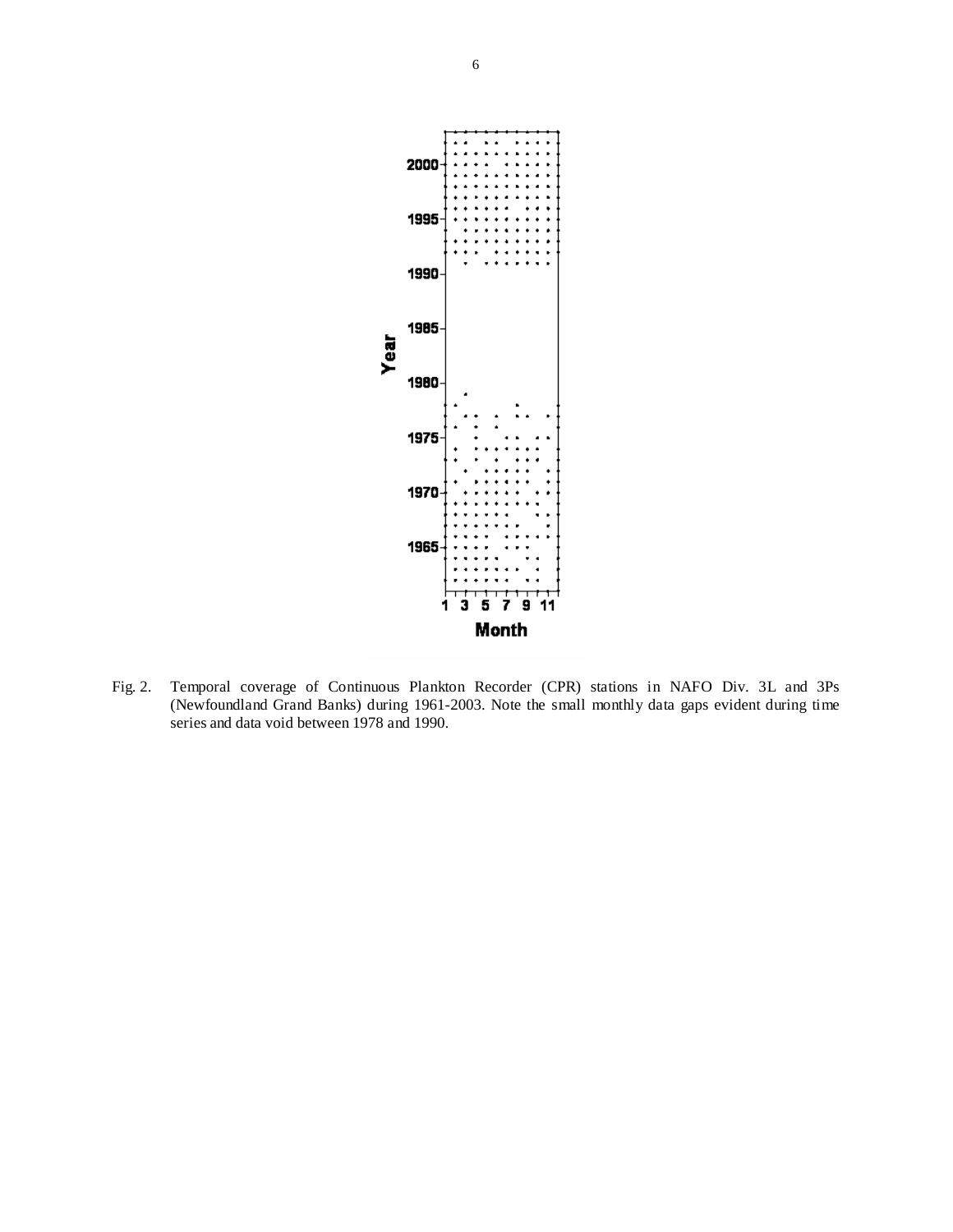

Fig. 3. Seasonality of dominant phytoplankton taxa collected by the Continuous Plankton Recorder (CPR) survey during 1961-77.



Fig. 4. Seasonality of dominant copepod taxa collected by the Continuous Plankton Recorder (CPR) survey during 1961-77.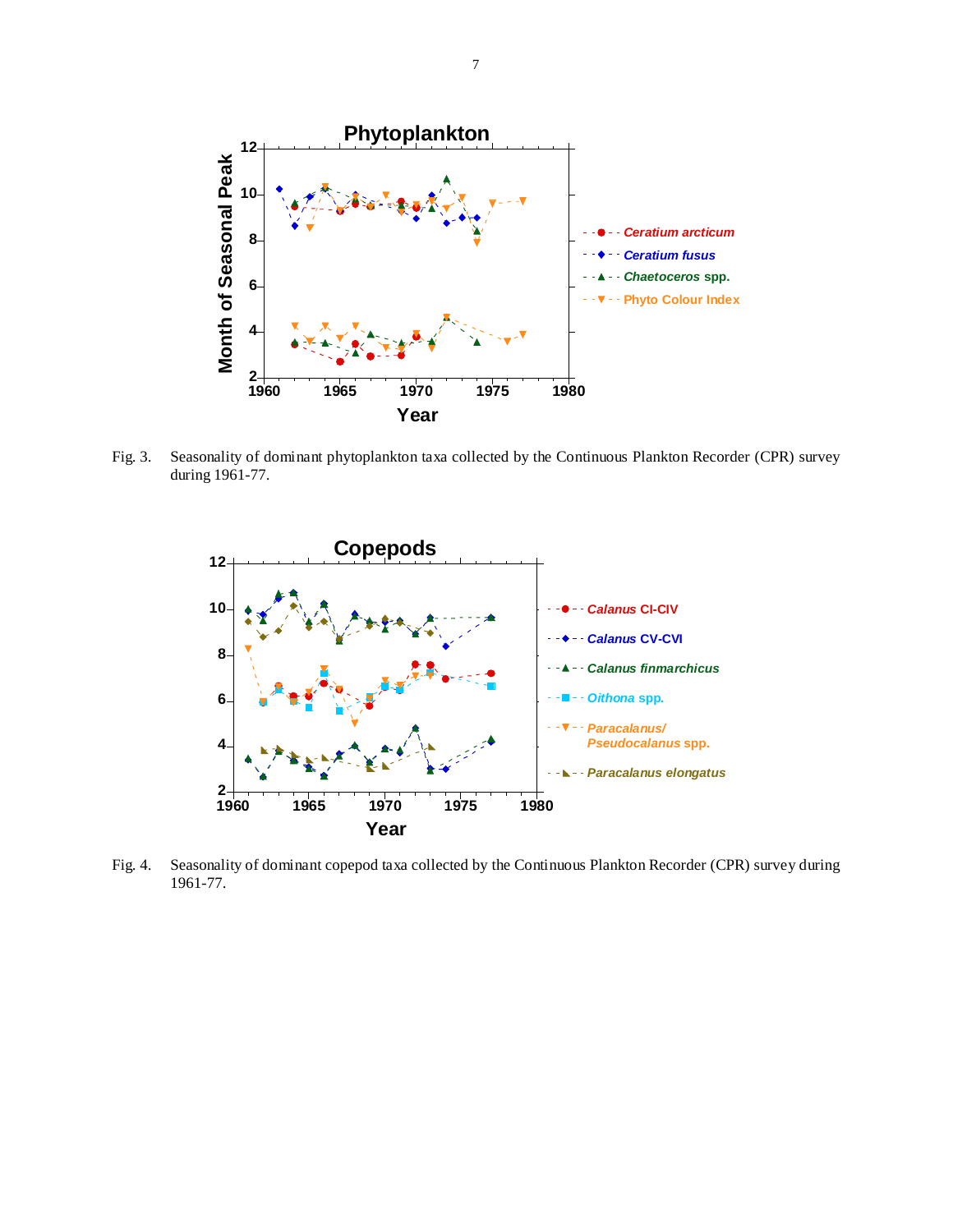

Fig. 5. The seasonality of dominant macrozooplankton taxa collected by the Continuous Plankton Recorder (CPR) survey during 1961-77.



Fig. 6. The seasonality of dominant phytoplankton taxa collected by the Continuous Plankton Recorder (CPR) survey during 1991-03.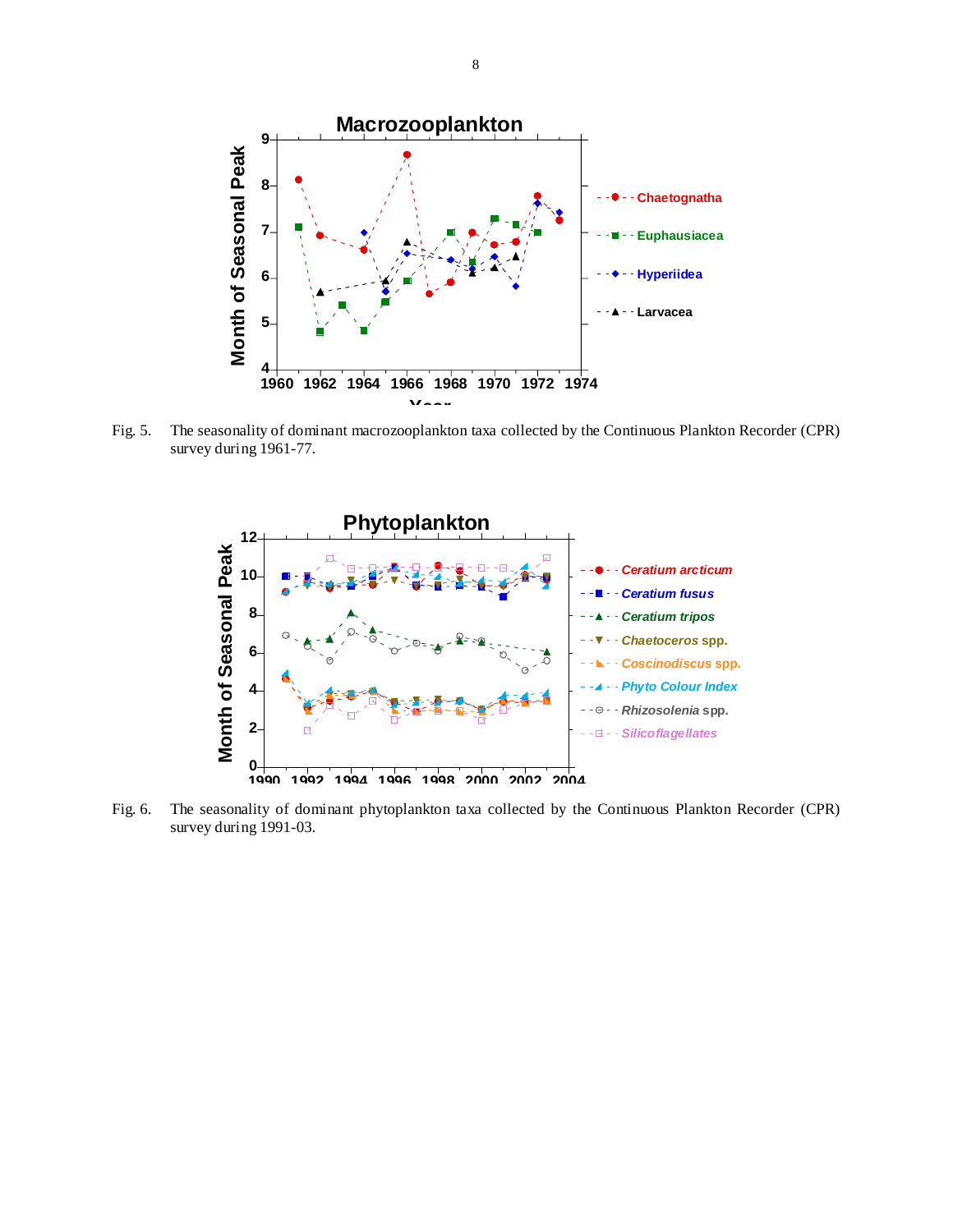

Fig. 7. The seasonality of dominant copepod taxa collected by the Continuous Plankton Recorder (CPR) survey during 1991-03.



Fig. 8. The seasonality of dominant macrozooplankton taxa collected by the Continuous Plankton Recorder (CPR) survey during 1991-03.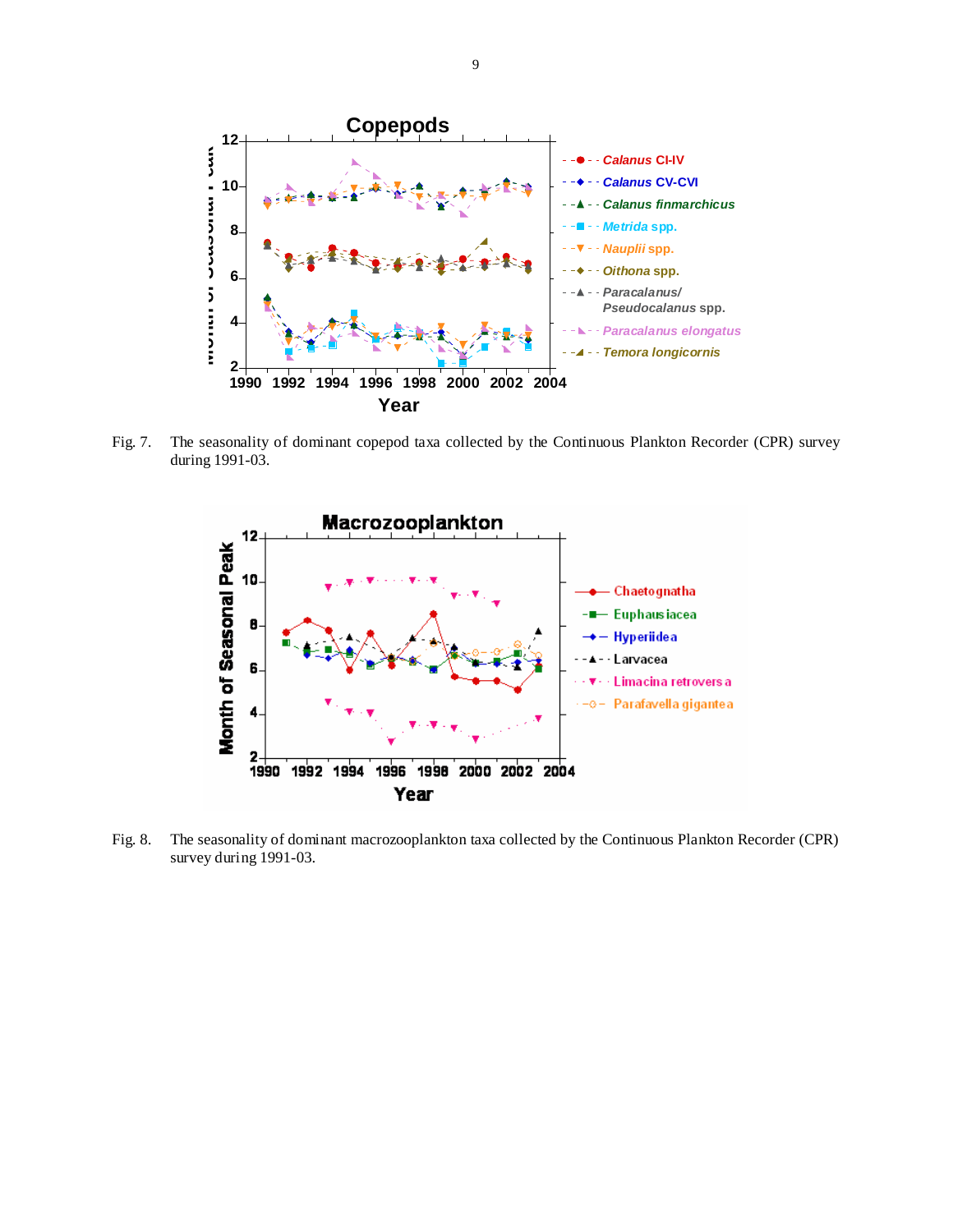

Fig. 9. The change in the timing of the seasonal peaks in months during the respective time series; 1961-77 and 1991-03, *versus* the intiation of the respective time series for each specific taxon. Linear regression analysis was used to estimate the change in slope for each taxon category.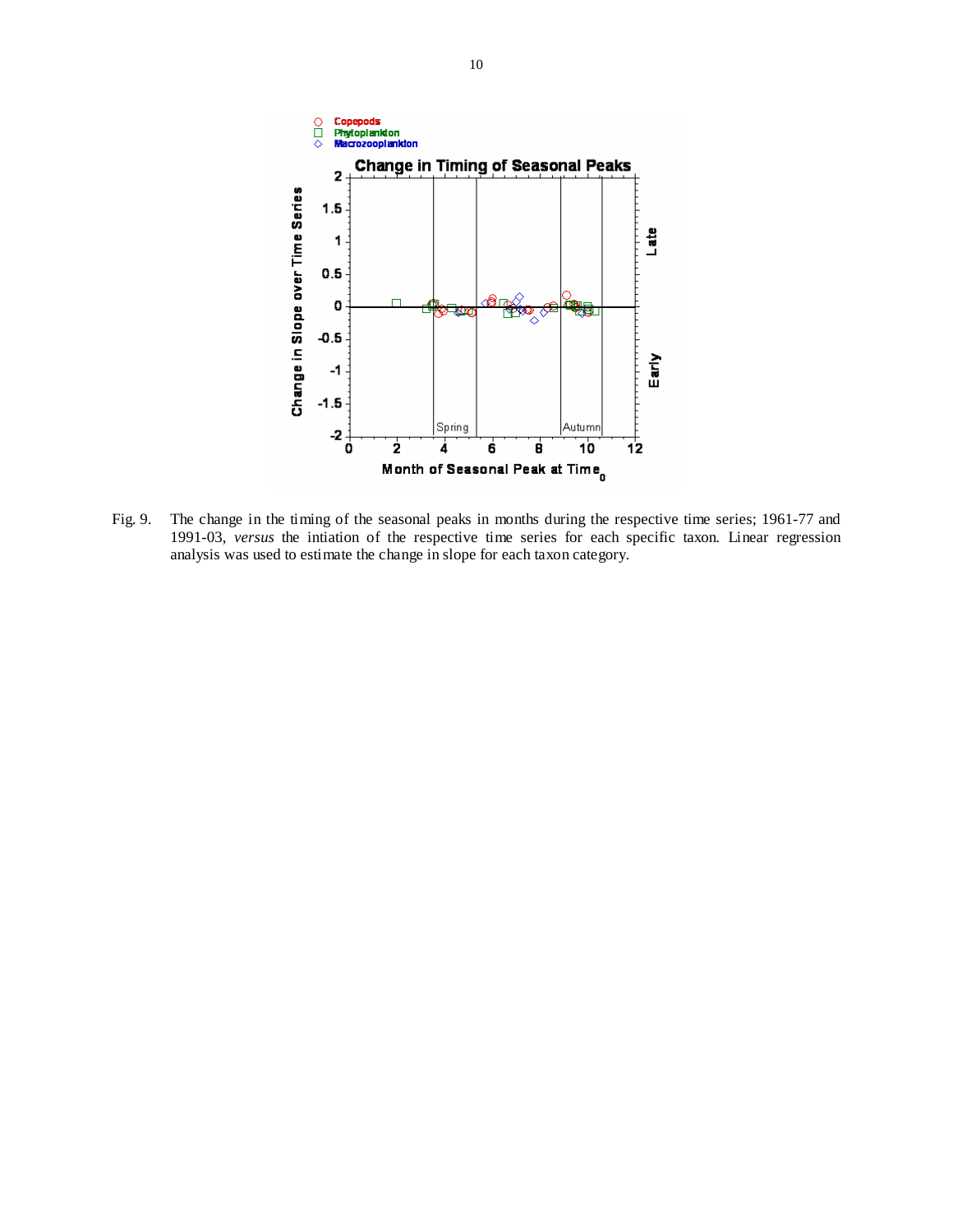

Fig. 10. Relationship between interannual variation in seasonality of plankton collected by the Continuous Plankton Recorder (CPR) survey and the North Atlantic Oscillation (NAO) Index anomaly.